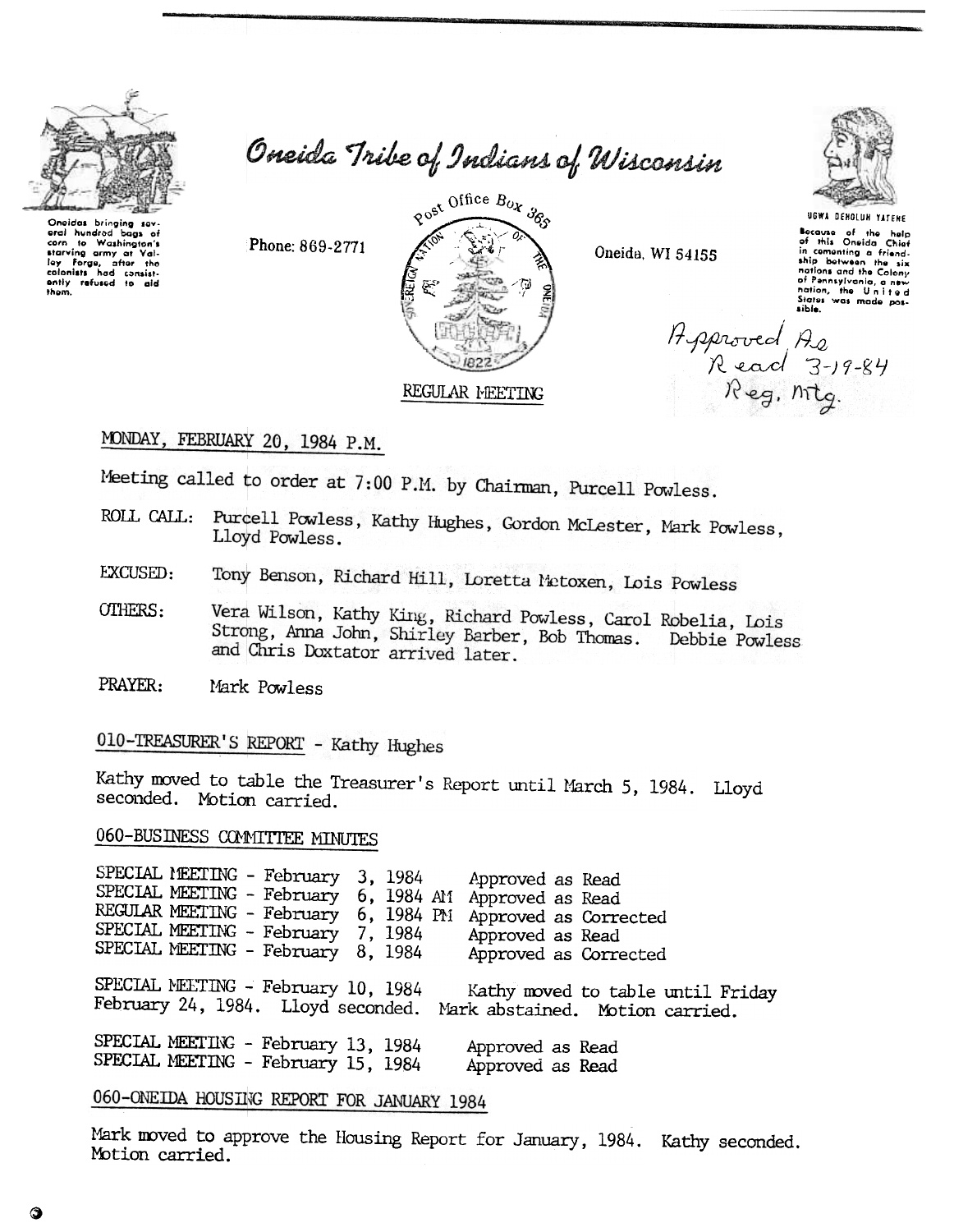Oneida Tribe of Indians of Wisconsin Regular Meeting -February 20, 1984 Page 2

### Oneida Housing (Continued)

Resolution #2-20-84-A which states the Oneida Tribe supports and endorses the Oneida Housing Authority's proposal for a residential training and counseling program. Nark moved to approve Resolution  $#2-20-84-A$ . Gordon seconded. Motion carried.

#### LAND COMMITTEE MINUTES

Chris Doxtator was not present at this time. Kathy moved to table. Gordon seconded. Motion carried.

#### 220-MEMBERSHIP ORDINANCE - Jerry Hill

Jerry read the Nembership Ordinance to the Business Committee which was followed by discussion. Jerry will meet with the Trust Coomittee in regard to the discussion at this meeting and bring a redraft back for discussion at the next monthly meeting on March 5, 1984.

#### 220-ELECTION ORDINANCE - Jerry Hill

Jerry Hill read the Election Ordinance which was followed by discussion. Jerry will take the recommendations and bring back another draft on March  $5$ , 1984.

Mark made a motion to take the Land Committee Minutes of February 13, 1984 from the table. Gordon seconded. Motion carried.

### 150-LAND COMMITTEE MINUTES OF FEBRUARY 13, 1984 - Chris Doxtator

- 1. Recommendation to accept Resolution #2-20-84-B to cancel all on resolution list. Mark moved to adopt Resolution #2-20-84-B. Kathy seconded. Motion carried.
- 2. Modification of Patricia Farmer to add Samantha Farmers' name to her residential lease, Resolution #2-20-84-F. Mark moved to approve. Lloyd seconded. Motion carried.
- Modification of Christine Stevens to correct land description on her  $3.$ residential lease, Resolution  $#2-20-84-E$ . Mark moved to approve. Lloyd seconded. Motion carried.
- Modification of Russell Cornelius to correct his land description on his 4. residential lease, Resolution  $#2-20-84-D$ . Mark moved to approve. Gordon seconded. Motion carried.
- 5. Correction of application for Ann Spiegall heir of Floyd "Sonny" Metoxen,<br>Resolution #2-20-84-C. Gordon moved to approve. Mark seconded. Motion<br>carried. Correction of application for Ann Spiegall heir of Floyd "Sonny" Metoxen, Resolution #2-20-84-C. Gordon moved to approve. Mark seconded. Motion carried. 5.